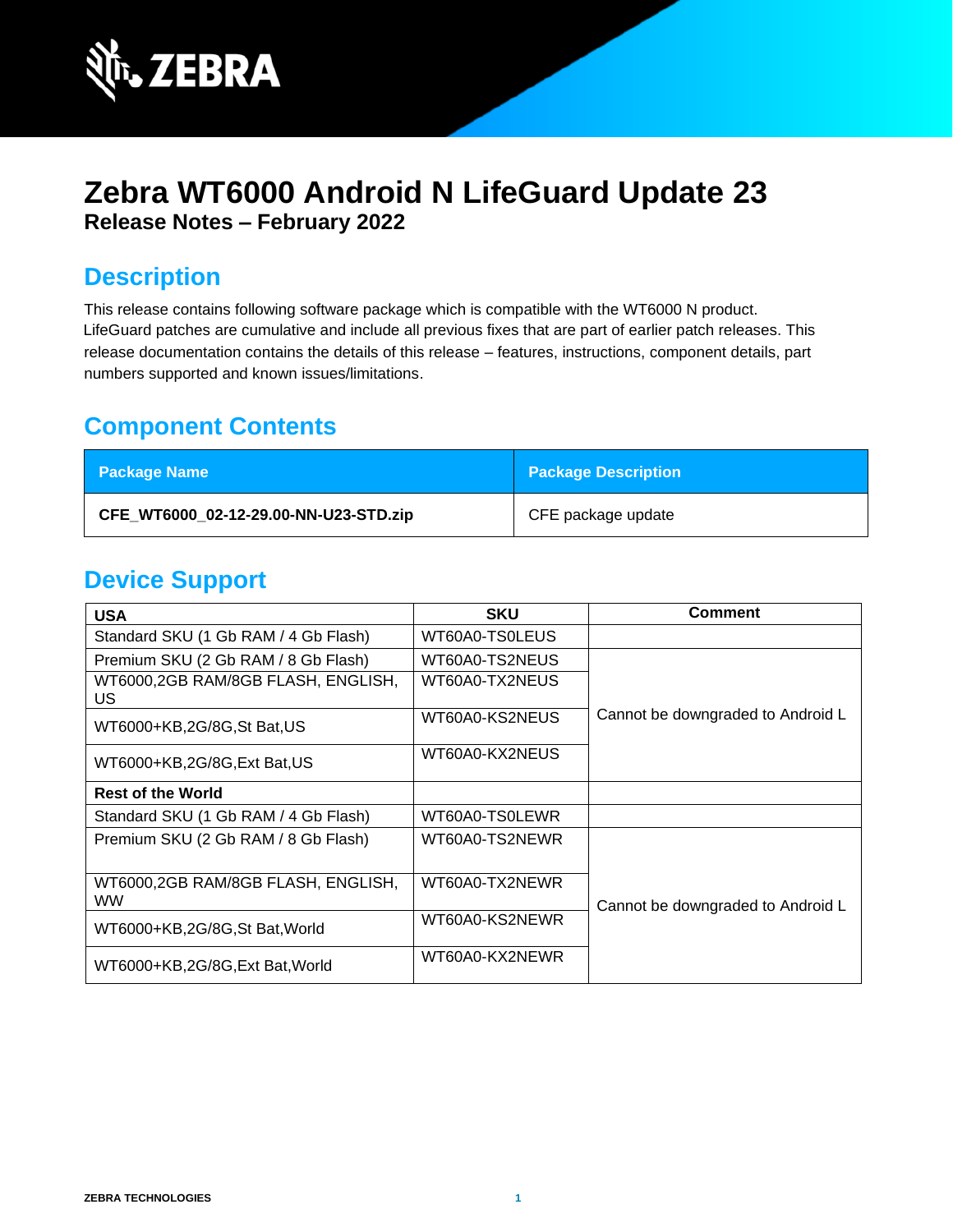

## **New in WT6000 N**

### • **CFE v23 Updates:**

- ❖ CFE\_WT6000\_02-12-29.00-NN-U23-STD.zip
	- **Android Security Patch Level:** October 05, 2019 (Critical Patch Level: February 01, 2022)

Use the link below to see the Android Security bulletin for more information: <https://source.android.com/security/bulletin/>

- **Updated below mentioned components:**
	- WebView 97.0.4692.87

### • **CFE v22 Updates:**

- ❖ CFE\_WT6000\_02-12-29.00-NN-U22-STD.zip
	- **Android Security Patch Level:** October 05, 2019 (Critical Patch Level: November 01, 2021)

Use the link below to see the Android Security bulletin for more information: <https://source.android.com/security/bulletin/>

- **Updated below mentioned components:**
	- WebView 95.0.4638.50
- **CFE v21 Updates:**
	- ❖ CFE\_WT6000\_02-12-29.00-NN-U21-STD.zip
		- **Android Security Patch Level:** October 05, 2019 (Critical Patch Level: October 01, 2021)

Use the link below to see the Android Security bulletin for more information: <https://source.android.com/security/bulletin/>

### **New Features**

• Added support for ILI9805 display IC for WT6000 devices including downgrade protection. This image is backward compatible with existing ILI9805C display [\(See Notes\)](#page-9-0)

### • **CFE v20 Updates:**

- ❖ CFE\_WT6000\_02-12-29.00-NN-U20-STD.zip
	- **Android Security Patch Level:** October 05, 2019 (Critical Patch Level: August 01, 2021)

Use the link below to see the Android Security bulletin for more information: <https://source.android.com/security/bulletin/>

- **Updated below mentioned components:**
	- WebView 92.0.4515.115
	- WiFi: FUSION\_BA\_1\_10.0.4.034\_N
		- Radio: BA\_1\_10.0.4.030\_N
- SPR43697 Resolved an issue where device was unable to get new AP address and also device processed deauth from unconnected AP.

### • **CFE v19 Updates:**

- ❖ CFE\_WT6000\_02-12-29.00-NN-U19-STD.zip
	- **Android Security Patch Level:** October 05, 2019 (Critical Patch Level: May 01, 2021)

Use the link below to see the Android Security bulletin for more information: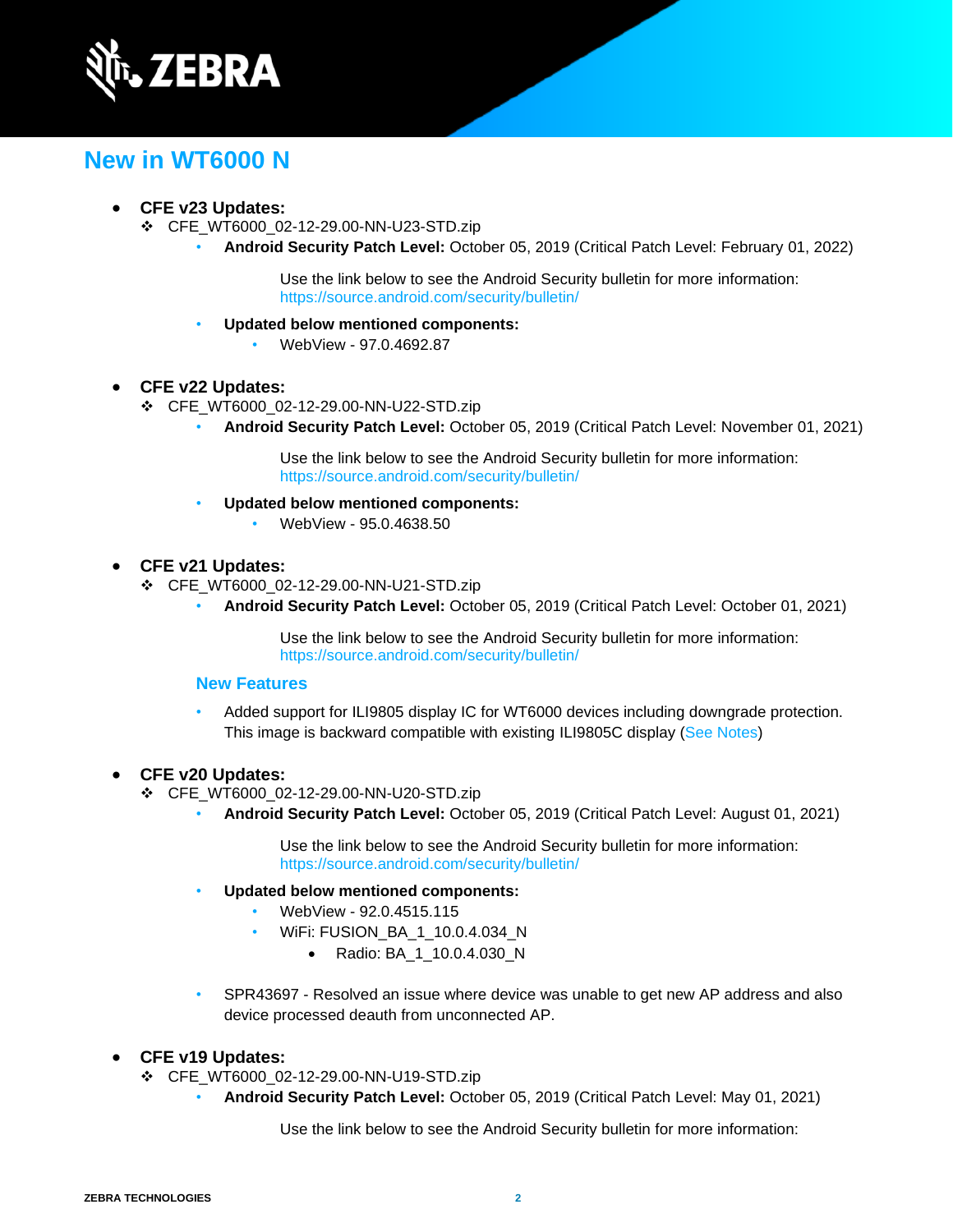

#### <https://source.android.com/security/bulletin/>

- **Updated below mentioned components:**
	- WebView 90.0.4430.91
- SPR42945 Resolved an issue where device is experiencing slow WiFi operation when BLE scan/transmit was running on same band.
- SPR43129 Resolved an issue where WLAN and Bluetooth model names were incorrectly displayed as "WCN3680B".
- SPR43281 Resolved an issue where device disconnects the wifi when the ARP Response is not received.

#### • **CFE v18 Updates:**

- ❖ CFE\_WT6000\_02-12-29.00-NN-U18-STD.zip
	- **Android Security Patch Level:** October 05, 2019 (Critical Patch Level: February 01, 2021)

Use the link below to see the Android Security bulletin for more information: <https://source.android.com/security/bulletin/>

- **Updated below mentioned components:**
	- WiFi FUSION\_BA\_1\_10.0.4.032\_N
	- WebView 88.0.4324.93
- SPR40628 Resolved an issue where Invalid rates set in CCX Rate IE of TSPEC leads to GTK Rotation failure.
- SPR40178 Resolved an issue where sometimes device didn't respond to pings in suspend state.
- SPR39491 Resolved an issue wherein voice calls intermittently becomes one way when connected to a FT (802.11r) network.
- SPR40705 Resolved an issue where device processes deauthentication/disassociation from non-connected Access Point.
- SPR37268 Resolved an issue where Proxy Service getting killed due to rebinding of proxy call during initial binding.

#### • **CFE v16 Updates:**

- ❖ CFE\_WT6000\_02-12-29.00-NN-U16-STD.zip
	- **Android Security Patch Level:** October 05, 2019 (Critical Patch Level: November 01, 2020)

Use the link below to see the Android Security bulletin for more information: <https://source.android.com/security/bulletin/>

• Updated WebView version 85.0.4183.120.

#### • **CFE v15 Updates:**

- ❖ CFE\_WT6000\_02-12-29.00-NN-U15-STD.zip
	- **Android Security Patch Level:** October 05, 2019 (Critical Patch Level: August 01, 2020)

Use the link below to see the Android Security bulletin for more information: <https://source.android.com/security/bulletin/>

• SPR39876 - Updated WebView version 81.0.4044.111.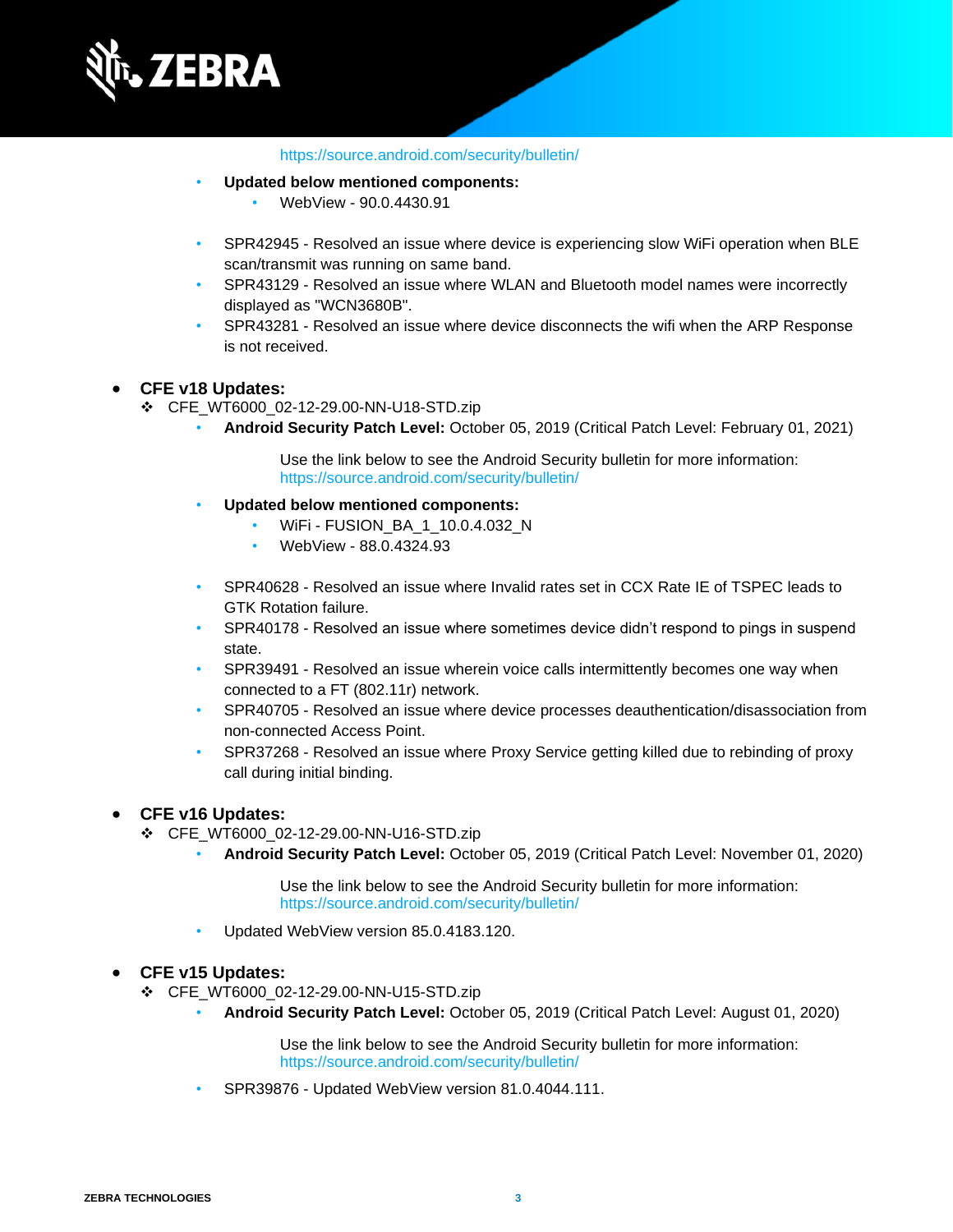

- SPR40014 Added new APIs which can set/unset the configurations for app verification on a GMS device for the SafetyNet security check, Same API's will throw unsupported exception as WT6000 is Non-GMS device.
- SPR39693 Fixed an issue when pairing a second HS3100 by NFC fails.
- SPR39823 Fixed an issue wherein WT6000 does not acquire IP address sometimes when DHCP option 81 is enabled.
- SPR38679 Resolved an issue where Device loses wireless connectivity during roam in screen off state.

#### • **CFE v14 Updates:**

❖ CFE\_WT6000\_02-12-29.00-NN-U14-STD.zip

• **Android Security Patch Level:** October 05, 2019 (Critical Patch Level: May 01, 2020)

Use the link below to see the Android Security bulletin for more information: <https://source.android.com/security/bulletin/2020-05-01>

- SPR39242- Resolved issue where VMWare MX Service was disabled or lost after update to  $U<sub>01</sub>$ .
- Updated the firmware for fixing Kr00k vulnerability issue seen with Broadcom Wi-Fi chipsets.

#### • **CFE v13 Updates:**

- ❖ CFE\_WT6000\_02-12-29.00-NN-U13-STD.zip
	- **Android Security Patch Level:** October 05, 2019 (Critical Patch Level: November 01, 2019)

Use the link below to see the Android Security bulletin for more information: <https://source.android.com/security/bulletin/2019-11-01>

- Added support for RS5100 Ring Scanner.
- Added support for WT6000 External Keypad.

| Part Number            | Model No  | Description                                                                                      |
|------------------------|-----------|--------------------------------------------------------------------------------------------------|
| KYPD-<br>WT6XANFASM-01 | KYPD-WT6X | WT6000 External Keypad Assembly,<br>Alphanumeric and Function, Includes<br><b>Mounting Cleat</b> |

- SPR37767 Resolved an issue wherein scanner stopped working during rapid scanning with hard trigger.
- SPR37584 Fixed an issue where device WiFi not waking up on time to receive the buffered packets from the AP.
- SPR37601 Resolved an Issue where English Ireland(en\_IE) and Spanish Mexico (es\_MX) locales were not being applied successfully through Stagenow.
- SPR38118 Fixed an issue where disabling Airplane mode via StageNow was not working.
- SPR37434 Fixed an issue wherein the device becomes warm after pushing Wi-Fi configuration through StageNow.
- SPR38531 Added a Bug report menu inside Power Button Menu list.
- SPR37841 Fixed an issue where device WiFi not waking up on time to receive the buffered packets from the AP.

#### • **CFE v12 Updates:**

- ❖ CFE\_WT6000\_02-12-29.00-NN-U12-STD.zip
	- **Android Security Patch Level:** October 05, 2019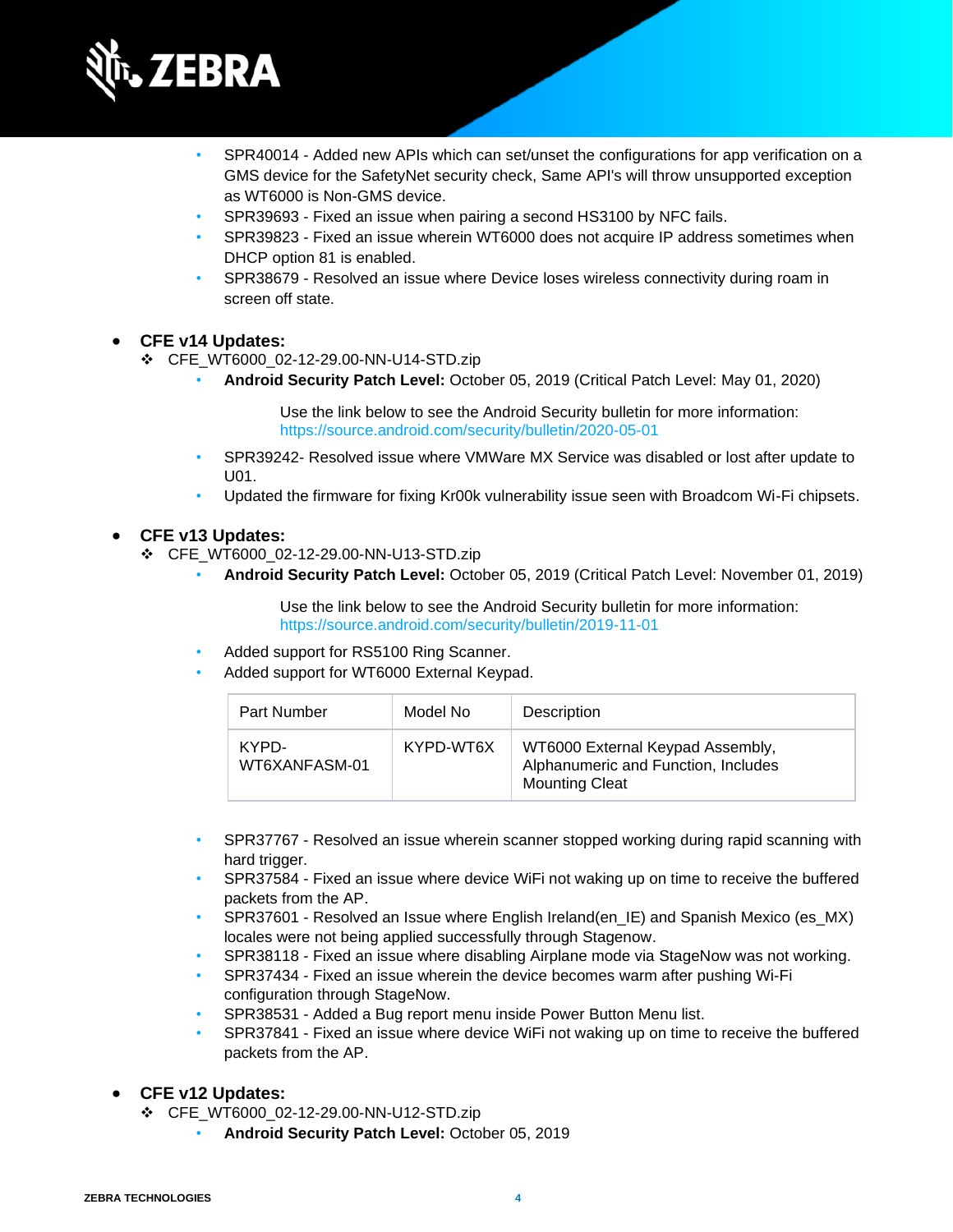

Use the link below to see the Android Security bulletin for more information: <https://source.android.com/security/bulletin/2019-10-01>

- Updated below mentioned components: For more detail please refer [http://techdocs.zebra.com](http://techdocs.zebra.com/)
	- o DataWedge version 7.3.26
	- o EMDK version 7.3.21.2321

### • **CFE v11 Updates:**

- ❖ CFE\_WT6000\_02-12-29.00-NN-U11-STD.zip
	- **Android Security Patch Level:** August 05, 2019

Use the link below to see the Android Security bulletin for more information: <https://source.android.com/security/bulletin/2019-08-01>

- Updated below mentioned components: For more detail please refer [http://techdocs.zebra.com](http://techdocs.zebra.com/)
	- $\circ$  DDT version 1.17.0.9
	- o StageNowClient version 3.3.1.2000
	- o Event injection Service version 1.0.0.5
	- $\circ$  MXMF version  $-9.0.4.3$
- B2M client included in disabled mode.
- SPR35062 Fixed an issue wherein setting Default Launcher was failing when more than one third party launcher was installed in the device.
- SPR34771 Resolved synchronization issue while checking with accessmanager.
- SPR35928 Resolved an issue where Clock Manager CSP accepts timezone id in "/Etc" Olson format.
- SPR36994 Resolved MX initialization issue wherein EHS was calling MX before completion of MX initialization process.
- SPR36958- Resolved an issue wherein disabling Airplane Mode using PowerKey Manager is not working.
- SPR36768- Resolved an issue wherein EHS Hostname in title was not reflecting updated HostName after device reboot.
- DataWedge version 7.3.25
- SPR37060 Resolved an issue wherein Datawedge was not disabling the scanner upon resume during app transition from background to foreground causing intermittent scanning failures.
- SPR37124 Resolved an issue where in ADF rule with crunch spaces was removing last character from barcode data with space.
- EMDK version 7.3.20.2320
	- SPR36925 Resolved an issue wherein scanner was not available for second app when an ANR or crash occurred on the first app.
- EnterpriseKeyboard version -2.1.1.3
	- SPR34093 Resolved an issue wherein AutoCapitalization was not working when you navigate away from Alpha keyboard prior to typing.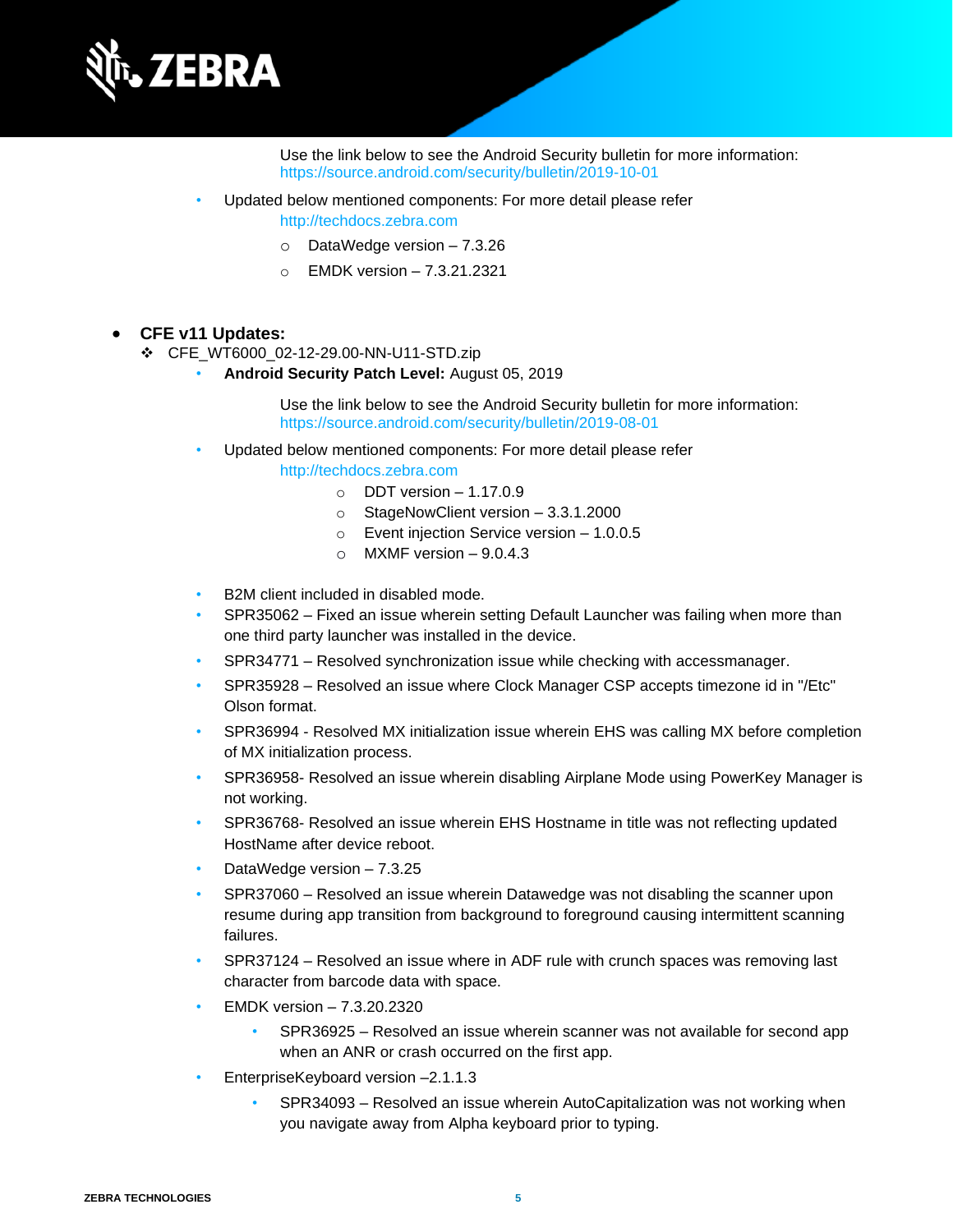

- SPR35603 Resolved an issue wherein Enterprise Keyboard was not visible when external USB keyboard was connected.
- SPR37353– Enabled remapping of the right-side emoji icon in the EKB, both left and right emoji icons will be remapped to same key.
- Scanner Framework version SF\_19.57.37.0
	- SPR37175 Fixed an issue wherein Two apps can enable the same scanner without one app releasing it.

#### • **CFE v10 Updates:**

- ❖ CFE\_WT6000\_02-12-29.00-NN-U10-STD.zip
	- **Android Security Patch Level:** May 05, 2019

Use the link below to see the Android Security bulletin for more information: <https://source.android.com/security/bulletin/2019-05-01>

• SPR36830 – Resolved an issue where BT HS3100 voice re-calibration required when other headsets are used.

#### • **CFE v9 Updates:**

- ❖ CFE\_WT6000\_02-12-29.00-NN-U09-STD.zip
	- **Android Security Patch Level:** April 05, 2019

Use the link below to see the Android Security bulletin for more information: <https://source.android.com/security/bulletin/2019-04-01>

#### • **CFE v8 Updates:**

- ❖ CFE\_WT6000\_02-12-29.00-NN-U08-STD.zip
	- **Android Security Patch Level:** March 05, 2019

Use the link below to see the Android Security bulletin for more information: <https://source.android.com/security/bulletin/2019-03-01>

- **Updated below mentioned components:**
	- WiFi-FUSION\_BA\_1\_10.0.3.019\_N
- SPR36111 Resolved an issue where WiFi connection drops and unable to recover till a reboot.

#### • **CFE v7 Updates:**

- ❖ CFE\_WT6000\_02-12-29.00-NN-U07-STD.zip
	- **Android Security Patch Level:** February 05, 2019

Use the link below to see the Android Security bulletin for more information: <https://source.android.com/security/bulletin/2019-02-01>

- SPR36331 Resolved a device reboot issue where DHCP Option received with more than expected length.
- **CFE v6 Updates:**
	- ❖ CFE\_WT6000\_02-12-29.00-NN-U06-STD.zip
		- **Android Security Patch Level:** January 05, 2019

Use the link below to see the Android Security bulletin for more information: <https://source.android.com/security/bulletin/2019-01-01>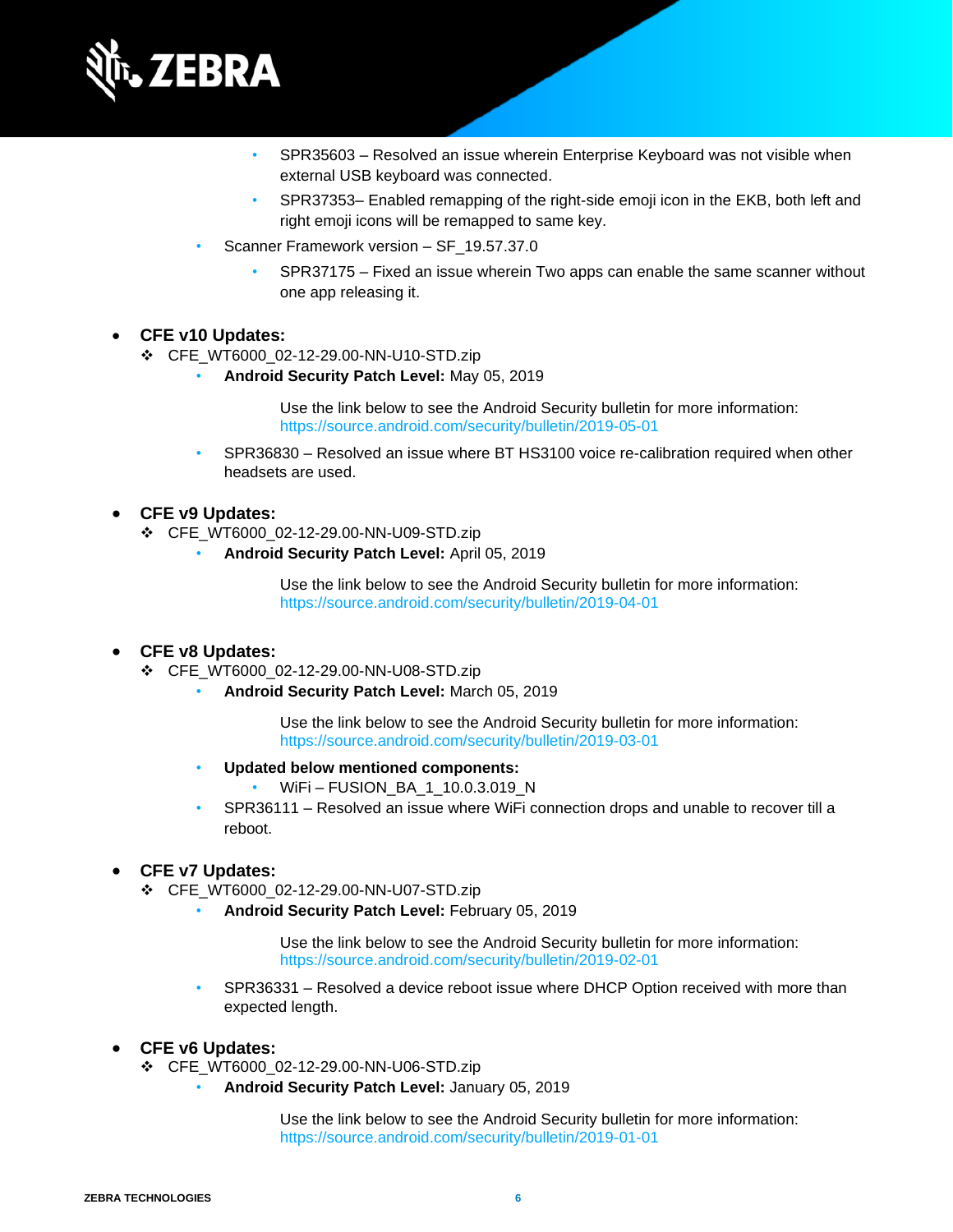

- **CFE v5 Updates:**
	- ❖ CFE\_WT6000\_02-12-29.00-NN-U05-STD.zip
		- **Android Security Patch Level:** December 05, 2018

Use the link below to see the Android Security bulletin for more information: <https://source.android.com/security/bulletin/2018-12-01>

#### • **CFE v4 Updates:**

❖ CFE\_WT6000\_02-12-29.00-NN-U04-STD.zip

• **Android Security Patch Level:** November 05, 2018

Use the link below to see the Android Security bulletin for more information: <https://source.android.com/security/bulletin/2018-11-01>

#### • **CFE v3 Updates:**

❖ CFE\_WT6000\_02-12-29.00-NN-U03-STD.zip

.

• **Android Security Patch Level:** October 05, 2018

Use the link below to see the Android Security bulletin for more information: <https://source.android.com/security/bulletin/2018-10-01>

- B2M client included in disabled mode.
- SPR35849 Resolved an issue wherein KeyProgrammer fails to open via Device settings.

#### • **CFE v2 Updates:**

- ❖ CFE\_WT6000\_02-12-29.00-NN-U02-STD.zip
	- **Android Security Patch Level:** September 05, 2018

Use the link below to see the Android Security bulletin for more information: <https://source.android.com/security/bulletin/2018-09-01>

- Updated below mentioned components:
	- Diagnostic Tool: Version 1.16.0.1
	- OEMConfig: Version 8.1.0.9
	- Enterprise Keyboard: Version 1.9.0.4
	- DataAnalytics Version 3.3.0.1113
- MX, StageNow, EMDK, Datawedge component updates:

**Note:** For detailed release notes, please refer

[http://techdocs.zebra.com](http://techdocs.zebra.com/)

- MX: Version 8.1.0.10
- StageNow Client: Version 3.1.1.1018
- EMDK: Version 6.10.12.1312
- SettingsEULA has been renamed to Zebra Data Services.
- Included Zebra Software License Manager v3.1.1.
- CVE-2018-5383 was corrected preventing unauthenticated BT pairing.
- WiFi FUSION\_BA\_1\_10.0.1.017\_N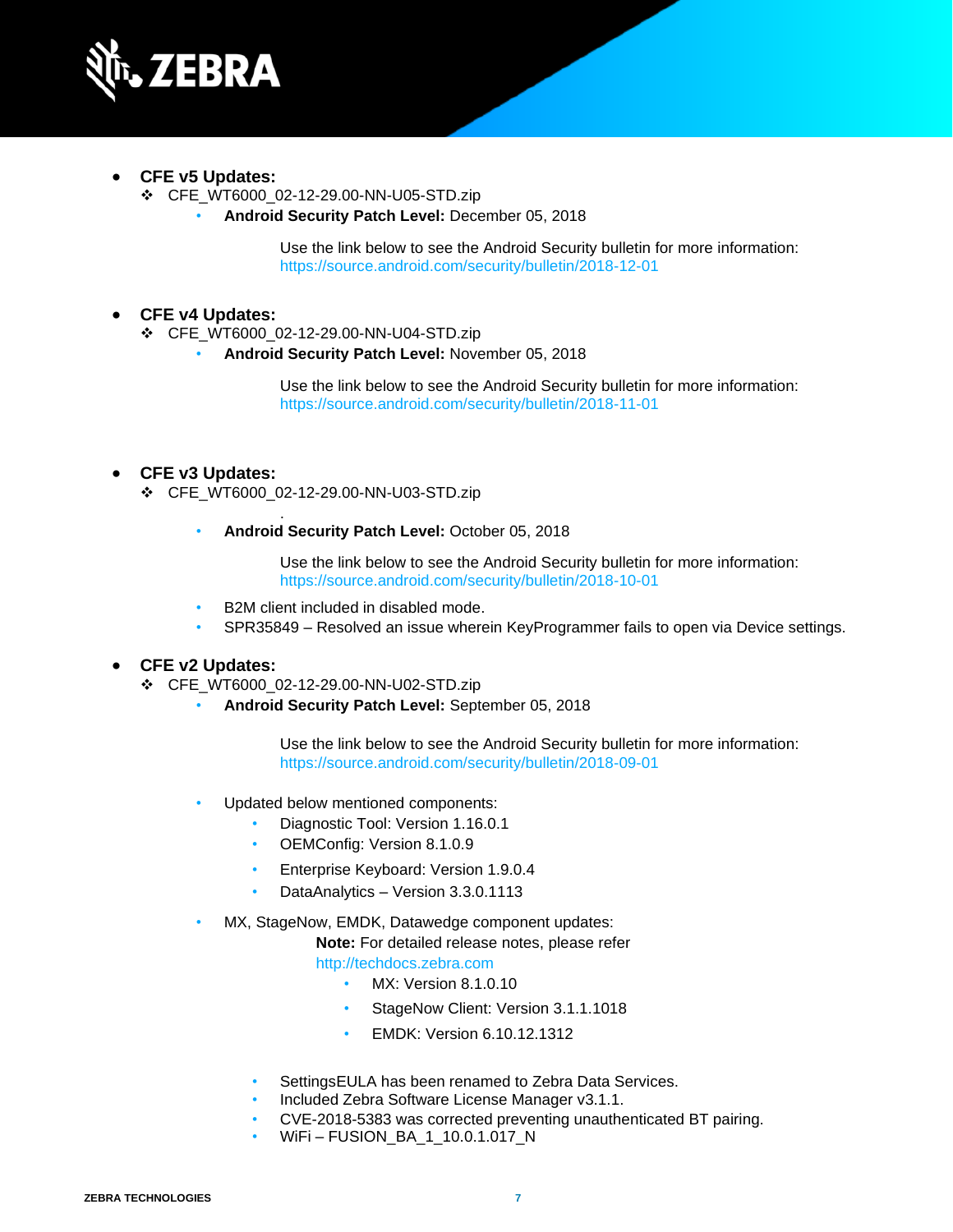

- SPR34999 Resolved a WLAN disconnection issue in 2.4GHz band with BT operation.
- Datawedge: Version 6.9.49
	- SPR34429 Resolved an issue wherein DataWedge failed to load "default Profile0".
	- SPR34614 Resolved an issue in DataWedge wherein scanner could not be enabled due to quick enabling and disabling of scanner through Intents.
	- SPR34972 Implemented new parameters in scanner input plugin API so that the API takes considerably less time to suspend/reenable of the scanner

#### • **CFE v1 Updates:**

- ❖ CFE\_WT6000\_P01\_NN\_02-12.29.zip
	- **Android Security Patch Level:** August 05, 2018

Use the link below to see the Android Security bulletin for more information: <https://source.android.com/security/bulletin/2018-08-01>

| <b>Component / Description</b> | <b>Version</b>                                             |
|--------------------------------|------------------------------------------------------------|
| <b>Product Build Number</b>    | 02-12-29.00-NN-U23-STD.                                    |
| <b>Android Version</b>         | 7.1.1                                                      |
| Linux Kernel                   | 4.1.15                                                     |
| <b>Android SDK Level</b>       | 25                                                         |
| Platform                       | Freescale imx6                                             |
| <b>Bluetooth Stack</b>         | Android 7.1.1                                              |
| <b>Flash Size</b>              | 4GB/8GB                                                    |
| <b>RAM Size</b>                | 1GB/2GB                                                    |
| Scanning                       | 19.61.37.0                                                 |
| DataWedge                      | 7.3.34                                                     |
| <b>EMDK</b>                    | 7.3.23.2323                                                |
| MXMF / OSX                     | MXMF: 9.4.0.3/ OSX: FSL.71.7.10.1                          |
| WiFi                           | FUSION_BA_1_10.0.4.034_N<br>Application: BA_1_10.0.1.013_N |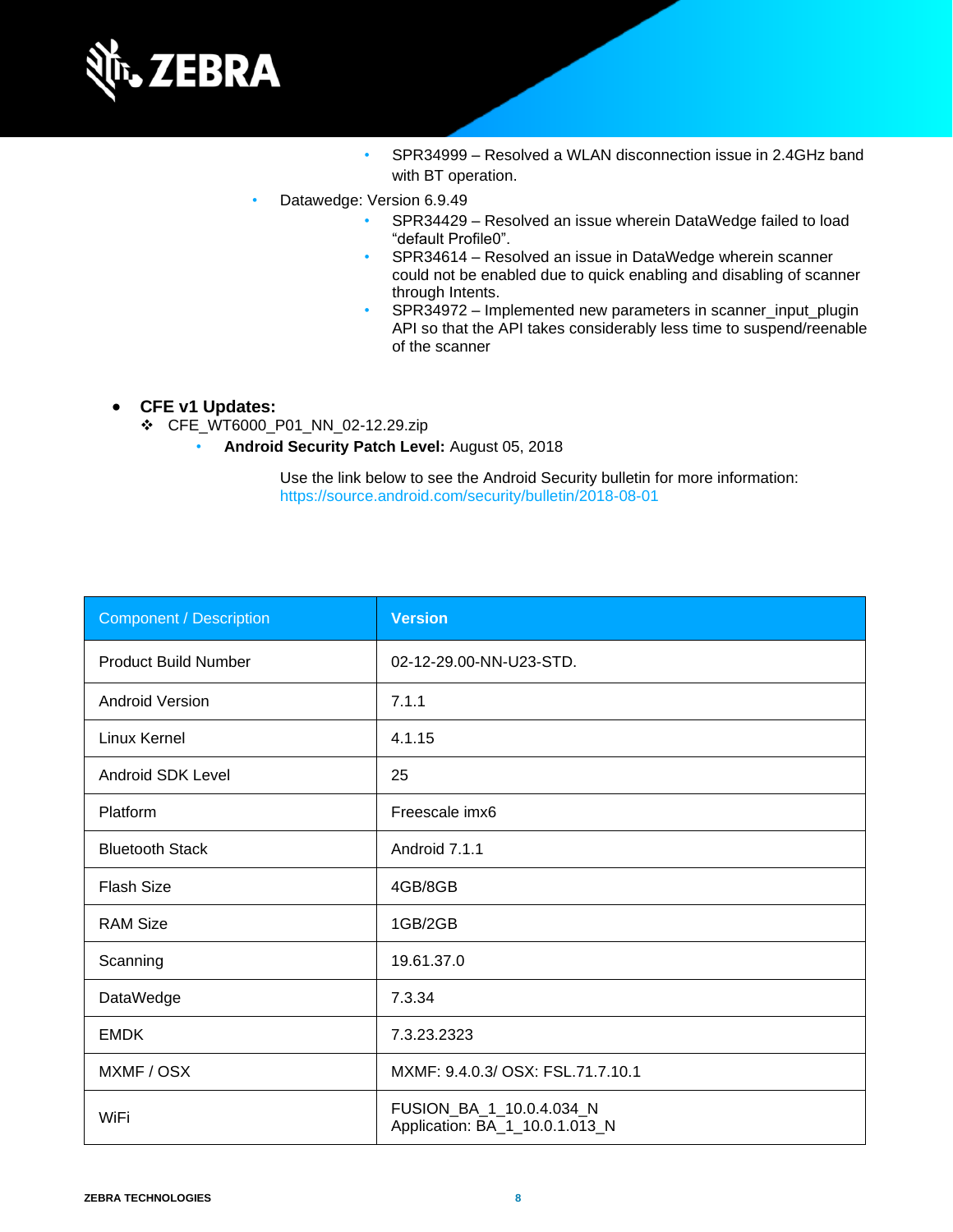

|                                  | Radio: BA_1_10.0.4.030_N<br>Middleware: BA_1_10.0.1.016_N<br>Firmware: 7.35.205.8 |
|----------------------------------|-----------------------------------------------------------------------------------|
| <b>PTT</b>                       | 3.1.35                                                                            |
| Touch FW                         | 27                                                                                |
| RxLogger                         | 5.4.13.0                                                                          |
| Elemez (B2M client)              | 1.0.0.408                                                                         |
| <b>Bluetooth Pairing Utility</b> | 3.9                                                                               |
| DataAnalytics                    | 3.3.0.1113                                                                        |
| <b>File Browser</b>              | 1.19.1.5                                                                          |
| <b>Enterprise Keyboard</b>       | 2.1.1.3                                                                           |
| <b>Stage Now</b>                 | 3.4.1.5                                                                           |
| App Gallery                      | 3.0.1.7                                                                           |
| <b>User Guide</b>                | 1                                                                                 |
| Sensors (Accel, Gyro)            | 3060105                                                                           |
| MobiControl                      | N/A                                                                               |
| Zebra Volume Control             | 2.0.0.13                                                                          |
| <b>Battery Manager</b>           | 1.5.3                                                                             |
| ActiveEdge                       | N/A                                                                               |
| WorryFreeWifi (SmartMU)          | N/A                                                                               |
| <b>Device Central</b>            | 2.1.0.17                                                                          |
| Audio                            | 0.6.0.0                                                                           |
| Diagnostic Tool                  | N/A                                                                               |
| Ivanti Velocity                  | 2.0.0.18010.9605437                                                               |
| FingerPrint                      | Zebra/WT6000/WT6000:7.1.1/02-12-29.00-NN-U12-<br>STD/190919:user/release-keys     |
| Security Patch Level             | 2019-10-05                                                                        |
| Zebra Software Licensing         | 3.2.0                                                                             |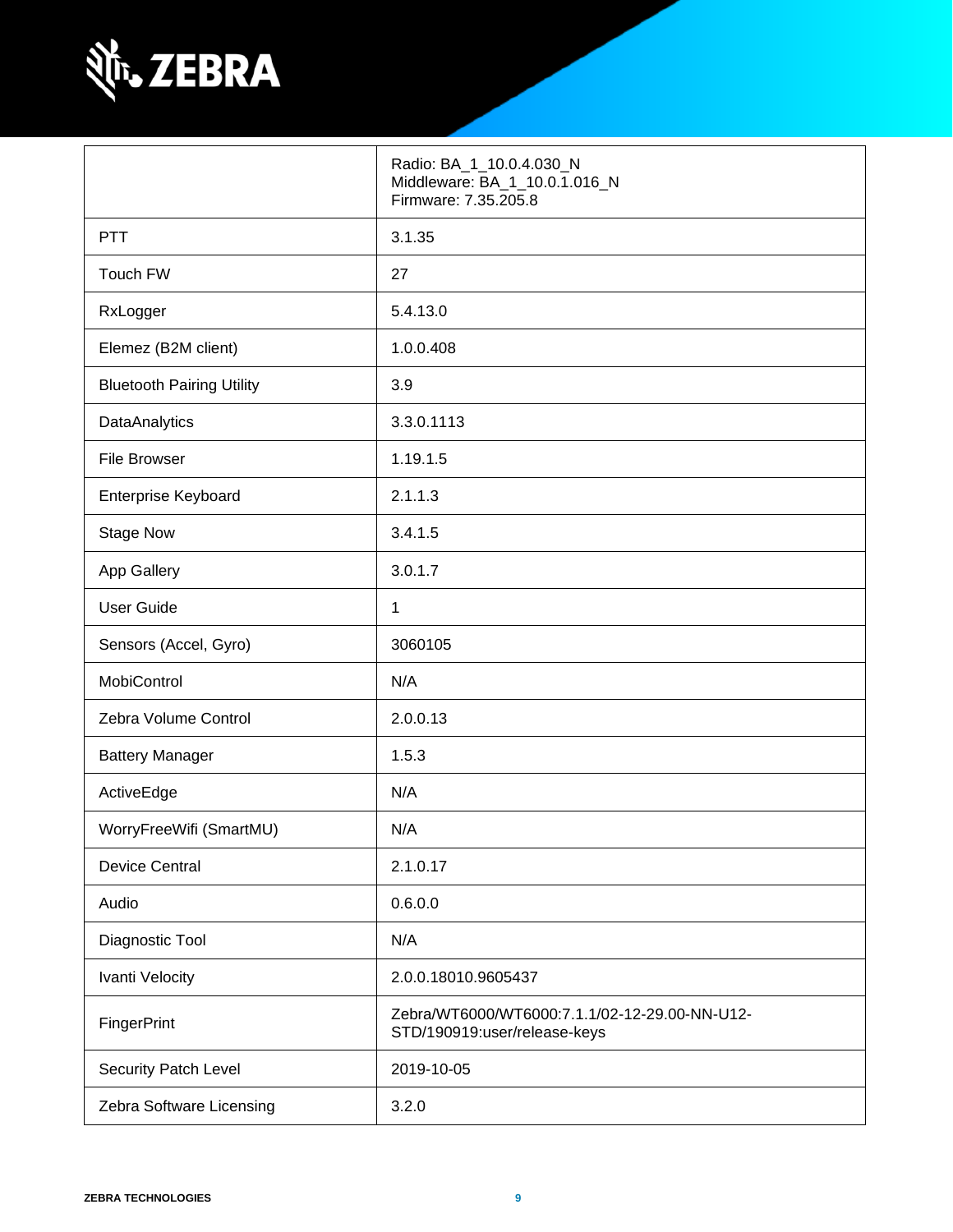

| <b>Event injection Service</b> | 1.0.0.5      |
|--------------------------------|--------------|
| <b>GMS Version</b>             | N/A          |
| Zebra Data Service             | 3.6.0.1034   |
| WebView                        | 97.0.4692.87 |

### **Requirements**

- 1. Requires powered cradle with USB cable or USB Charge cable.
- 2. Requires Host PC computer.

### <span id="page-9-0"></span>**Notes**

- 1. The internal battery must be charged to at least 30% to update using recovery mode.
- 2. New reset packages are uploaded along with CFE v15.
	- reset packages version 2(released in August 2020) are supposed to be used for patch 15 and higher. If used on older patches, cache partition will not be formatted.
	- reset packages version 1(released in July 2018) are supposed to be used for patch 14 and lower. These packages will not work on newer patches due to downgrade protection check.
	- 3. ILI9805 display devices are not allowed to downgrade to any of the older BSPs or Lifeguard Patches below 21.
		- To identify the display type on WT6000 devices user can check the 'ro.config.device.display' property using adb getprop command.

For WT6000 ILI9805 device [ro.config.device.display]: [254] For WT6000 ILI9805C device [ro.config.device.display]: [250]

Full package update (WT6000\_FULL\_UPDATE\_02-12-29.00-NN-U21-STD.zip) is mainly meant for WT6000 ILI9805 display devices as these devices are not allowed to downgrade to any of the older BSPs.

To identify the display type on WT6000 devices user can go to "*Settings*" → "*About device*" → "*Hardware config*" → "*Display*"

Ilitech-ILI9805: new display IC devices

Ilitech-ILI9805C: old display IC devices

## **Usage Notes**

• The default mapping for the P3 key is configured as an ENTER command from LG 13 Onwards, on earlier LG it was mapped to Button\_L2.